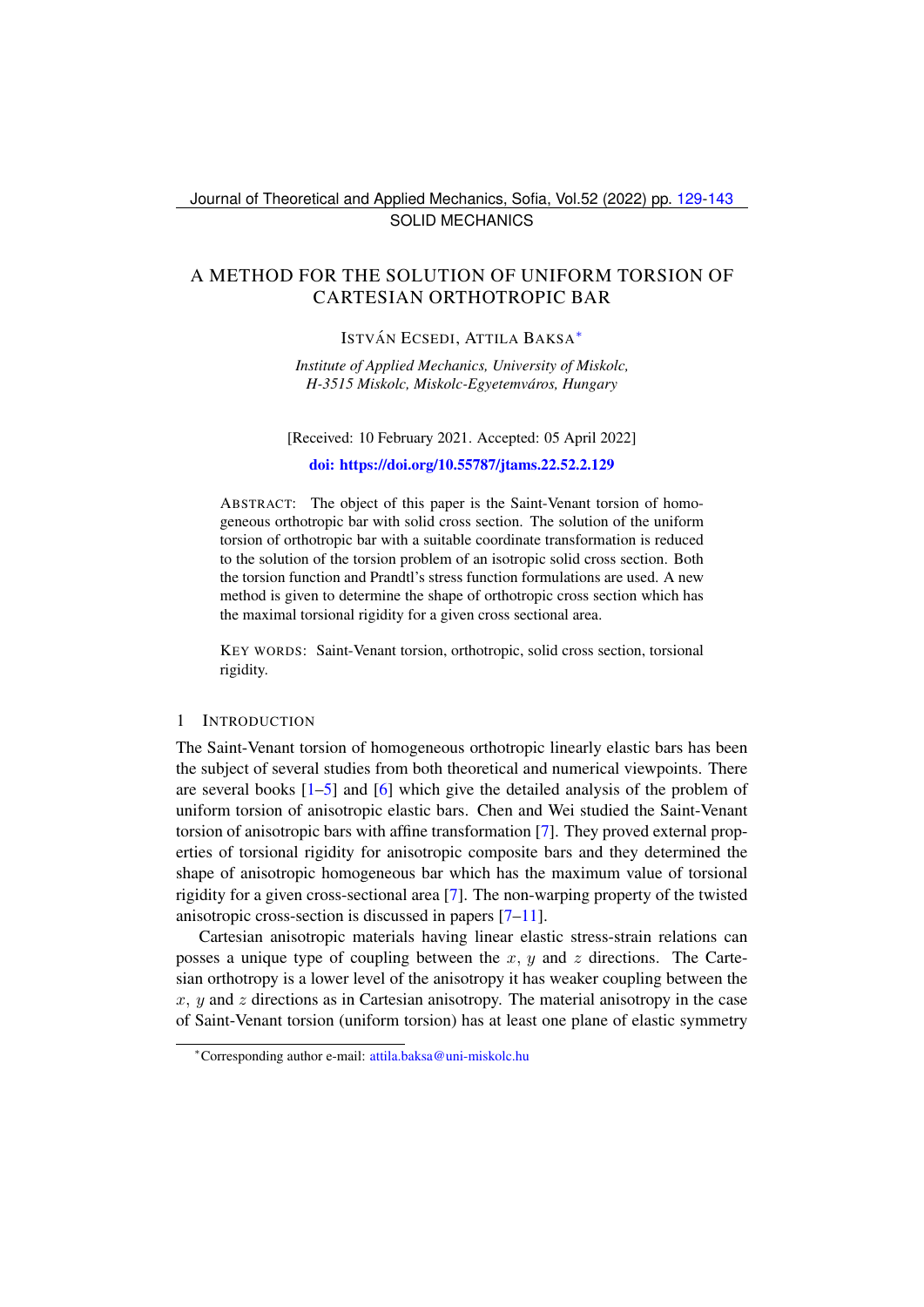which is normal to the axis of the bar  $[1-7, 9-11]$  $[1-7, 9-11]$  $[1-7, 9-11]$  $[1-7, 9-11]$ . In this case the torsional and bending deformations are separated [\[2\]](#page-14-7).

The solution of the Saint-Venant torsion problem of orthotropic homogeneous bar is reduced with a suitable coordinate transformation to the problem of Saint-Venant torsion of an isotropic bar. The torsion function and Prandtl's stress function formulation are also presented. By using the results of  $[12]$ , which says that for given cross-sectional area the optimum shape of the solid cross-section is circle having the maximum value of torsional rigidity, we determine the optimum shape of the orthotropic cross-section by the use of the coordinate transformation introduced in this paper. We note, the optimum shape of Cartesian anisitropic cross section at first was derived by Banichuk [\[13,](#page-14-9) [14\]](#page-14-10).

It must be mentioned that the affine transformation of the Cartesian coordinates  $x$ and  $y$  to reduce the anisotropic Saint-Venant torsion problem

<span id="page-1-0"></span>(1) 
$$
k_{44} \frac{\partial^2 P}{\partial x^2} - 2k_{45} \frac{\partial^2 P}{\partial x \partial y} + k_{55} \frac{\partial^2 P}{\partial y^2} = -2 \quad (x, y) \in A_{xy},
$$

<span id="page-1-1"></span>(2) 
$$
P(x,y) = 0 \qquad (x,y) \in \partial A_{xy}
$$

to an isotropic one has been used by [\[5\]](#page-14-2), and [\[2\]](#page-14-7).

In Eqs. [\(1\)](#page-1-0) and [\(2\)](#page-1-1)  $P = P(x, y)$  is the Prandtl's stress function,  $k_{44}$ ,  $k_{55}$  and  $k_{45} = k_{55}$  are the shear flexibility coefficients and  $A_{xy}$  is the cross section and  $\partial A_{xy}$ is the boundary curve of  $A_{xy}$ . [\[5\]](#page-14-2) considered the next affice changes of variables x and y to  $\xi$  and  $\eta$ 

<span id="page-1-2"></span>(3) 
$$
\xi = \alpha x + \beta y, \quad y = \gamma x + \delta y, \quad \varepsilon = \alpha \delta - \beta \gamma \neq 0.
$$

Introducing the new variables  $\xi$  and  $\eta$  into Eqs. [\(1\)](#page-1-0) and [\(2\)](#page-1-1) gives ( [\[5\]](#page-14-2))

(4) 
$$
\frac{1}{k} \left( \frac{\partial^2 p}{\partial \xi^2} + \frac{\partial^2 p}{\partial \eta^2} \right) = -2 \qquad (\xi, \eta) \in A_{\xi\eta},
$$

(5) 
$$
p(\xi, \eta) = 0 \qquad (\xi, \eta) \in \partial A_{\xi\eta}.
$$

Here

(6) 
$$
p(\xi, \eta) = P\left(\frac{\delta\xi - \beta\eta}{\varepsilon}, \frac{-\gamma\xi + \alpha\eta}{\varepsilon}\right),
$$

and  $k$  is the shear modulus of the isotropic beam. We have [\[5\]](#page-14-2)

(7) 
$$
k_{44}\alpha^2 - 2k_{45}\alpha\beta + k_{55}\beta^2 = k_{44}\gamma^2 - 2k_{45}\gamma\delta + k_{55}\delta^2 = 1/k,
$$
  
(8) 
$$
k_{44}\alpha\gamma - k_{45}(\alpha\delta + \beta\delta) + k_{55}\beta\delta = 0.
$$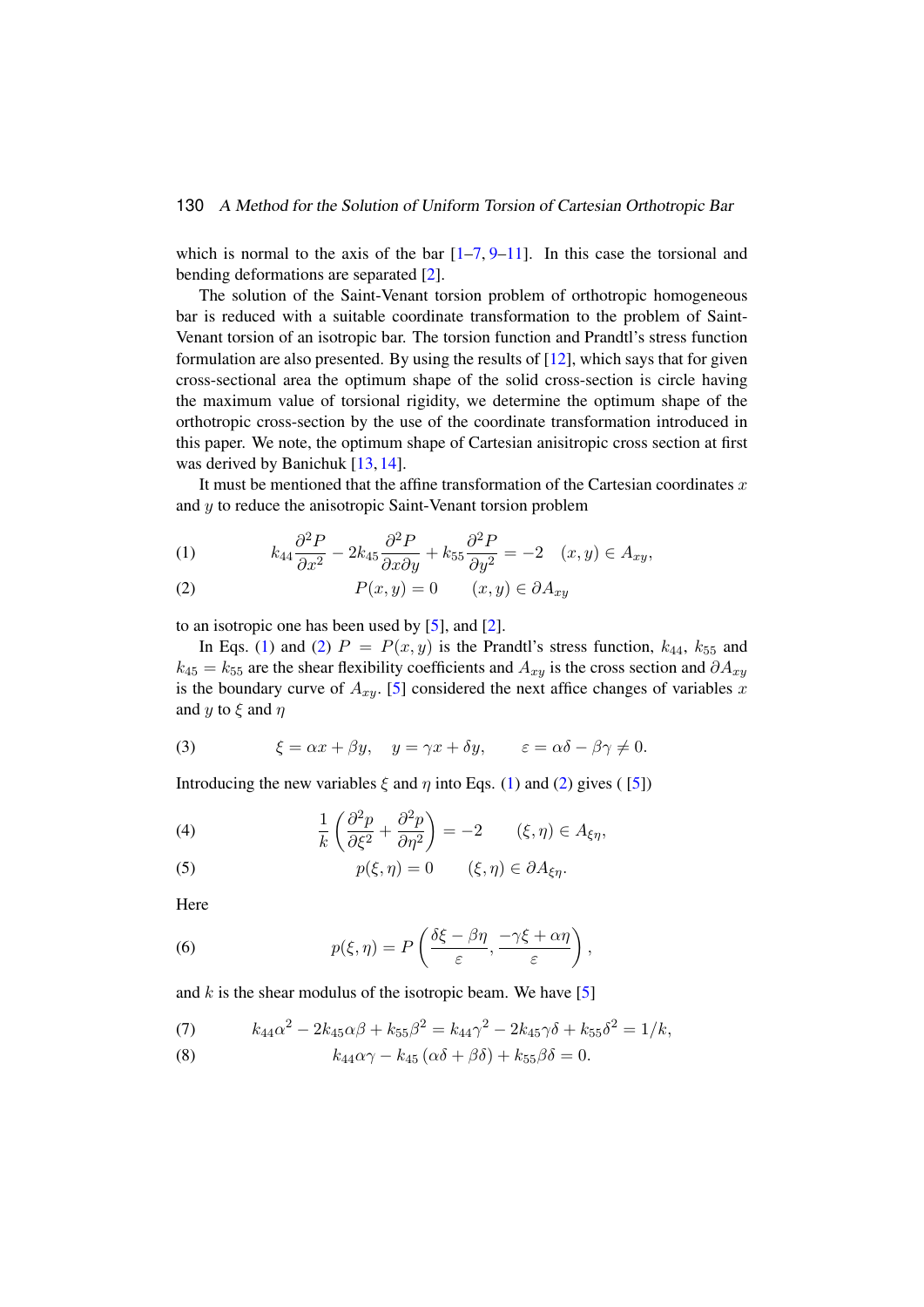The affine transformation Eq. [\(3\)](#page-1-2) is area holding mapping if  $\varepsilon = 1$ .

A matrix representation of the affine transformation Eq. [\(3\)](#page-1-2) is used by [\[7\]](#page-14-4) to analyse the Saint-Venant torsion of anisotropic beam. In this paper the Saint-Venant's torsion of Cartesian orthotropic beam is reduced to the Saint-Venant's torsion of isotropic beam. The shear modulus of the isotropic beam is the geometrical mean of the principle shear moduli of the considered anisotropic beam.

#### <span id="page-2-2"></span>2 GOVERNING EQUATIONS FOR ORTHOTROPIC BAR

We consider the Saint-Venant torsion of orthotropic homogeneous linearly elastic bar with a solid cross section (see Fig. [1\)](#page-3-0). The unit vectors of the Cartesian coordinate system  $Oxy$  are  $e_x$  and  $e_y$ . The cross section of the bar is denoted by A and the boundary curve of A is ∂A. Arc-length defined on  $\partial A$  is denoted by s,  $t = t(s)$  and  $n = n(s)$  represent the tangential and normal vectors to boundary curve  $\partial A$ . The equation of the boundary curve  $\partial A$  is

<span id="page-2-0"></span>(9) 
$$
F(x,y) = 0 \qquad (x,y) \in \partial A
$$

From Eq. [\(9\)](#page-2-0) it follows that

<span id="page-2-1"></span>(10) 
$$
dF(x,y) = \frac{\partial F}{\partial x} dx + \frac{\partial F}{\partial y} dy = \left(\frac{\partial F}{\partial x} e_x + \frac{\partial F}{\partial y} e_y\right) \cdot dr
$$

$$
= \left(\frac{\partial F}{\partial x} e_x + \frac{\partial F}{\partial y} e_y\right) \cdot \left(\frac{dx}{ds} e_x + \frac{dy}{ds} e_y\right) ds = 0 \qquad (x, y) \in \partial A.
$$

In Eq.  $(10)$  the dot between two vectors denotes their scalar product. It is evident the unit tangential vector  $\hat{t}$  (Fig. [1\)](#page-3-0) is

(11) 
$$
\hat{t} = \frac{dx}{ds} \mathbf{e}_x + \frac{dy}{ds} \mathbf{e}_y, \qquad \overrightarrow{OP} = x(s) \mathbf{e}_x + y(s) \mathbf{e}_y
$$

and the normal vector *n* can be expressed in terms of  $F = F(x, y)$  as

(12) 
$$
\boldsymbol{n} = n_x \boldsymbol{e}_x + n_y \boldsymbol{e}_y = \frac{\partial F}{\partial x} \boldsymbol{e}_x + \frac{\partial F}{\partial y} \boldsymbol{e}_y.
$$

The shear moduli of orthotropic material in  $xz$  and  $yz$  directions are denoted by  $G_x G_y$ .

# 2.1 TORSION AND PRANDTL'S STRESS FUNCTION FORMULATION FOR ORTHOTROPIC BAR

Let  $\phi = \phi(x, y)$  be the torsion function of the cross section shown in Fig. [1](#page-3-0) and the rate of twist is represented by  $\vartheta$  and the applied torque is T. It is known that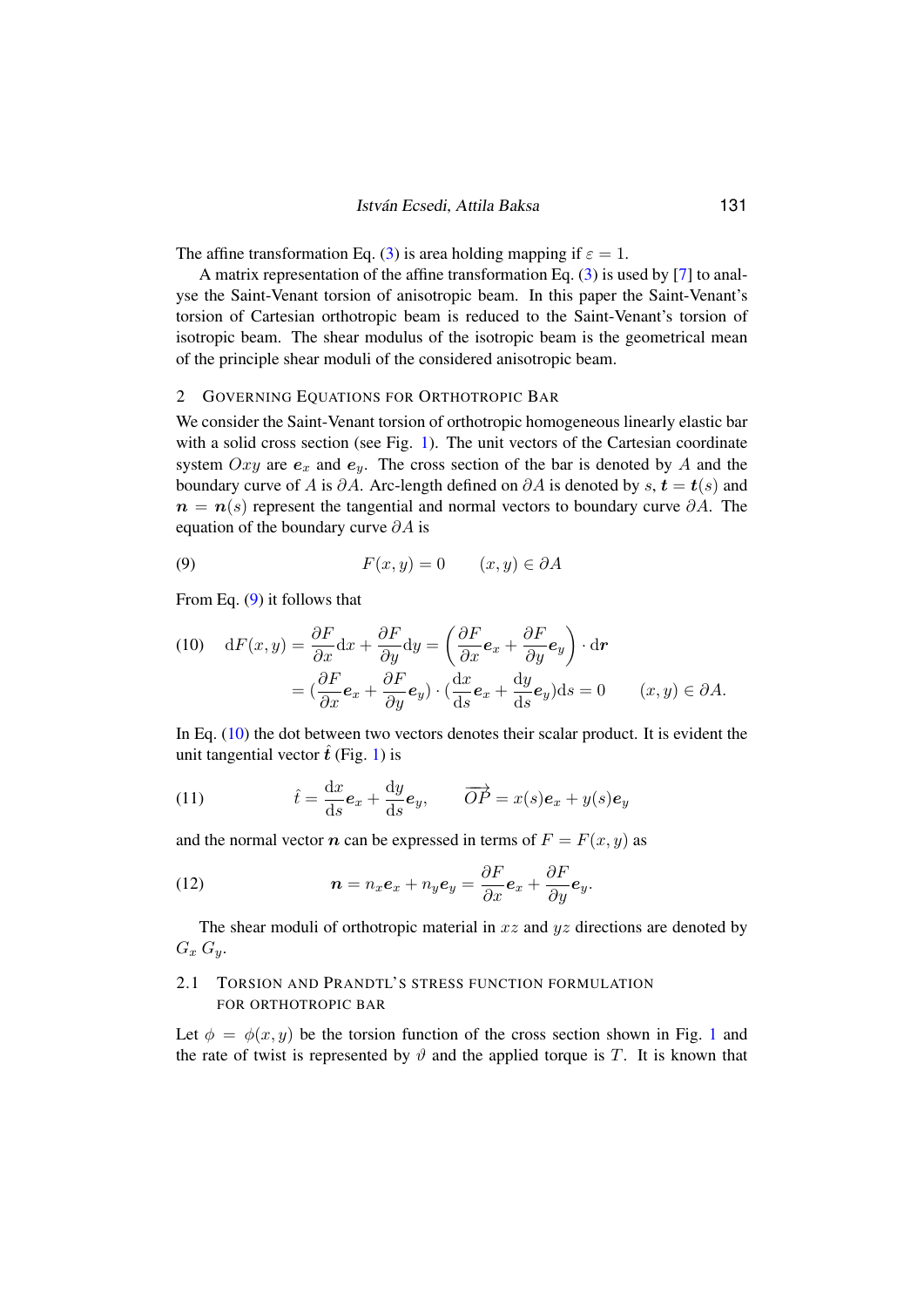<span id="page-3-0"></span>

<span id="page-3-1"></span>Fig. 1: Solid orthotropic cross section.

the solution of the Saint-Venant's torsion of Cartesian orthotropic elastic bar can be obtained from the next Neumann' type boundary value problem [\[2,](#page-14-7) [3,](#page-14-11) [6\]](#page-14-3)

(13) 
$$
G_x \frac{\partial^2 \phi}{\partial x^2} + G_y \frac{\partial^2 \phi}{\partial y^2} = 0 \qquad (x, y) \in A,
$$

<span id="page-3-2"></span>(14) 
$$
G_x \left( \frac{\partial \phi}{\partial x} - y \right) n_x + G_y \left( \frac{\partial \phi}{\partial y} + x \right) n_y = 0 \qquad (x, y) \in \partial A,
$$

where

(15) 
$$
n_x = \frac{\partial F}{\partial x}, \qquad n_y = \frac{\partial F}{\partial y}.
$$

In terms of Prandtl's stress function  $U = U(x, y)$  the solution of the torsion problem of the orthotropic homogeneous bar is obtained from the following Dirichlet-type boundary value problem

<span id="page-3-3"></span>(16) 
$$
\frac{1}{G_y} \frac{\partial^2 U}{\partial x^2} + \frac{1}{G_x} \frac{\partial^2 U}{\partial y^2} = -2 \qquad (x, y) \in A,
$$

<span id="page-3-4"></span>
$$
(17) \t\t\t U = 0 \t\t (x, y) \in \partial A.
$$

Knowing the solutions of boundary value problem Eqs. [\(13\)](#page-3-1), [\(14\)](#page-3-2) and Eqs. [\(16\)](#page-3-3), [\(17\)](#page-3-4) the stress field  $\tau_{xz}$  and  $\tau_{yz}$  can be computed by the next formulae [\[1–](#page-14-1)[6\]](#page-14-3)

(18) 
$$
\tau_{xz} = \vartheta G_x \left( \frac{\partial \phi}{\partial x} - y \right) = \vartheta \frac{\partial U}{\partial y},
$$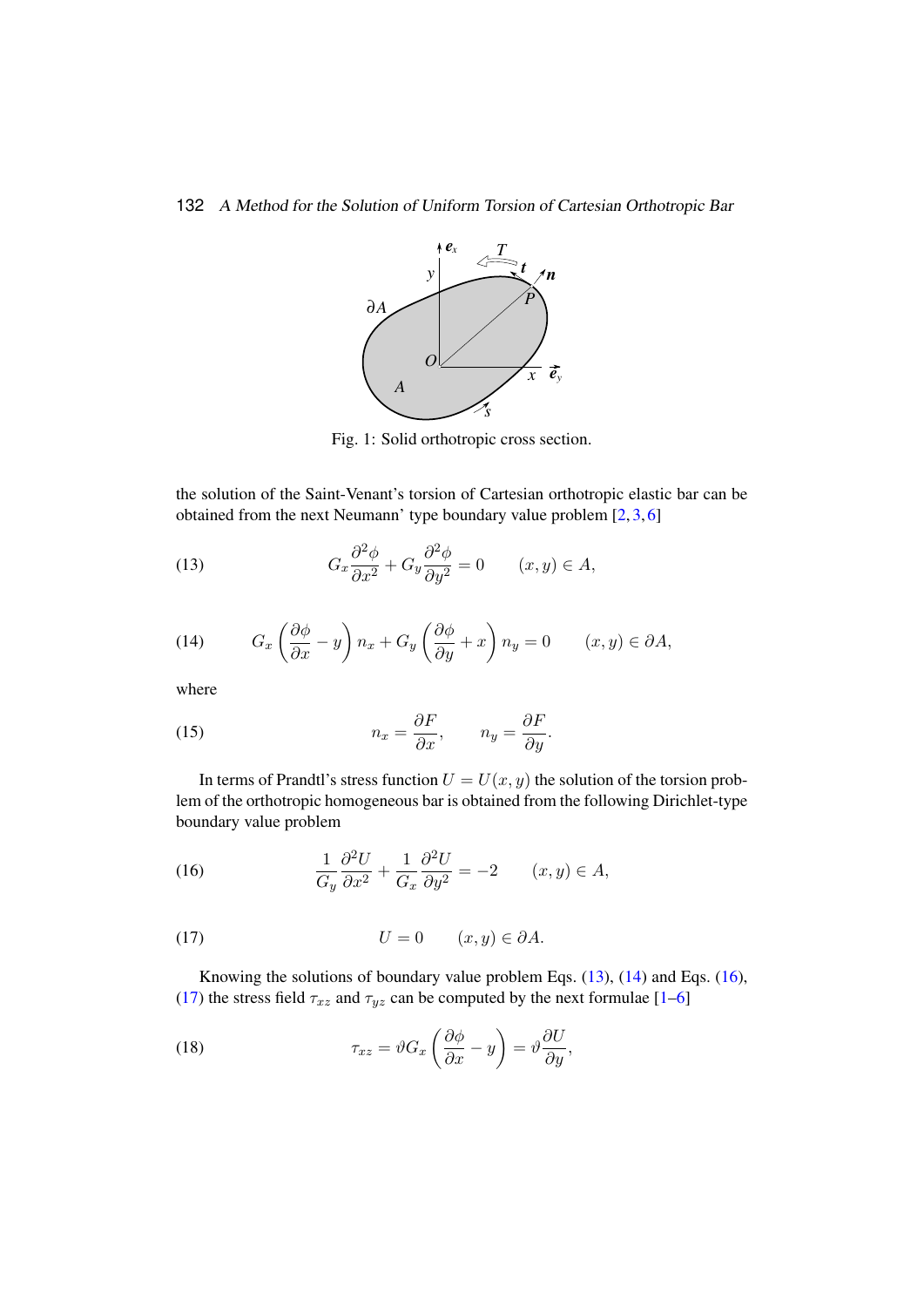<span id="page-4-0"></span>István Ecsedi, Attila Baksa **(133)** 

(19) 
$$
\tau_{yz} = \vartheta G_y \left( \frac{\partial \phi}{\partial y} + x \right) = -\vartheta \frac{\partial U}{\partial x},
$$

where

$$
\vartheta = \frac{T}{R}.
$$

In Eq.  $(20)$  T is the applied torque and R denotes the torsional rigidity of orthotropic solid cross section A, it can be computed in terms of  $\phi = \phi(x, y)$  or in terms of  $U = U(x, y)$  as

(21) 
$$
R = \int_{A} \left[ xG_y \left( \frac{\partial \phi}{\partial y} + x \right) - yG_x \left( \frac{\partial \phi}{\partial x} - y \right) \right] dA
$$

$$
= \int_{A} \left( G_y x^2 + G_x y^2 \right) dA - \int_{A} \left[ G_x \left( \frac{\partial \phi}{\partial x} \right)^2 + G_y \left( \frac{\partial \phi}{\partial y} \right)^2 \right] dA,
$$
  
(22) 
$$
R = 2 \int_{A} U dA = \int_{A} \left[ \frac{1}{G_y} \left( \frac{\partial U}{\partial x} \right)^2 + \frac{1}{G_x} \left( \frac{\partial U}{\partial y} \right)^2 \right] dA.
$$

# 2.2 TORSION AND PRANDTL'S STRESS FUNCTION FORMULATIONS FOR ISOTROPIC BAR

In the case of isotropic bar

<span id="page-4-1"></span>
$$
(23) \tG_x = G_y = G.
$$

Substitution of Eq.  $(23)$  into the equations of orthotropic beam we get the boundary value problems of Saint-Venant torsion for isotropic material. The cross section  $a$  of the isotropic bar is a simply connected plane domain in the plane  $OXY$  (see Fig. [2\)](#page-5-0). The boundary curve of a is denoted by  $\partial a$ , whose equation is

(24) 
$$
f(X,Y) = 0 \qquad (X,Y) \in \partial a.
$$

The normal vector to the boundary curve  $\partial a$  can be represented as (Fig. [2\)](#page-5-0)

(25) 
$$
\mathbf{N} = N_x \mathbf{e}_x + N_y \mathbf{e}_y = \frac{\partial f}{\partial X} \mathbf{e}_x + \frac{\partial f}{\partial Y} \mathbf{e}_y.
$$

For isotropic bar  $\varphi = \varphi(X, Y)$  denotes the torsion function and  $u = u(X, Y)$  denotes the Prandtl's stress functions. From Eqs. [\(13-](#page-3-1)[14\)](#page-3-2) and [\(16-](#page-3-3)[17\)](#page-3-4) it follows that

(26) 
$$
\frac{\partial^2 \varphi}{\partial X^2} + \frac{\partial^2 \varphi}{\partial Y^2} = 0 \qquad (X, Y) \in a,
$$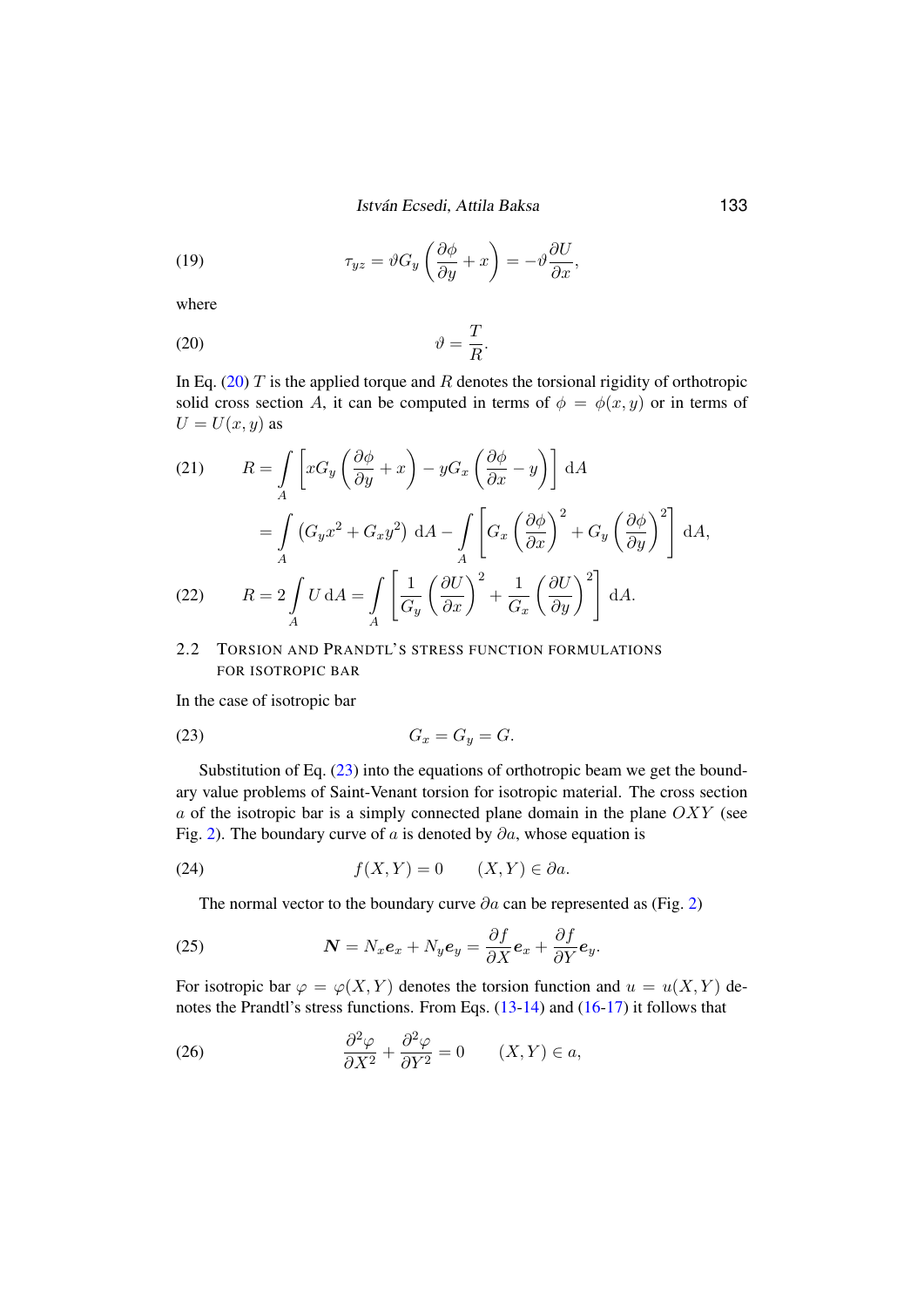<span id="page-5-0"></span>

Fig. 2: Solid isotropic cross section.

(27) 
$$
\left(\frac{\partial \varphi}{\partial X} - Y\right) N_x + \left(\frac{\partial \varphi}{\partial Y} + X\right) N_x = 0 \qquad (X, Y) \in \partial a
$$

and

(28) 
$$
\frac{\partial^2 u}{\partial X^2} + \frac{\partial^2 u}{\partial Y^2} = -2G \qquad (X, Y) \in a,
$$

(29) 
$$
u = 0 \qquad (X, Y) \in \partial a.
$$

Shearing stresses in isotropic bar are denoted by  $t_{xz}$  and  $t_{yz}$  and we have [\[1–](#page-14-1)[6\]](#page-14-3)

(30) 
$$
t_{xz} = \vartheta G \left( \frac{\partial \varphi}{\partial X} - Y \right) = \vartheta \frac{\partial u}{\partial Y},
$$

(31) 
$$
t_{yz} = \vartheta G \left( \frac{\partial \varphi}{\partial Y} + X \right) = -\vartheta \frac{\partial u}{\partial X}.
$$

The torsional rigidity of isotropic solid cross section is indicated by  $r$ . We have

(32) 
$$
r = G \int_{a} \left[ X \left( \frac{\partial \varphi}{\partial Y} + X \right) - Y \left( \frac{\partial \varphi}{\partial X} - Y \right) \right] da
$$

$$
= G \int_{a} \left( X^{2} + Y^{2} \right) da - G \int_{a} \left[ \left( \frac{\partial \varphi}{\partial X} \right)^{2} + \left( \frac{\partial \varphi}{\partial Y} \right)^{2} \right] da.
$$

and

(33) 
$$
r = 2 \int_{a} u(X, Y) da = \frac{1}{G} \int_{a} \left[ \left( \frac{\partial u}{\partial X} \right)^{2} + \left( \frac{\partial u}{\partial Y} \right)^{2} \right] da.
$$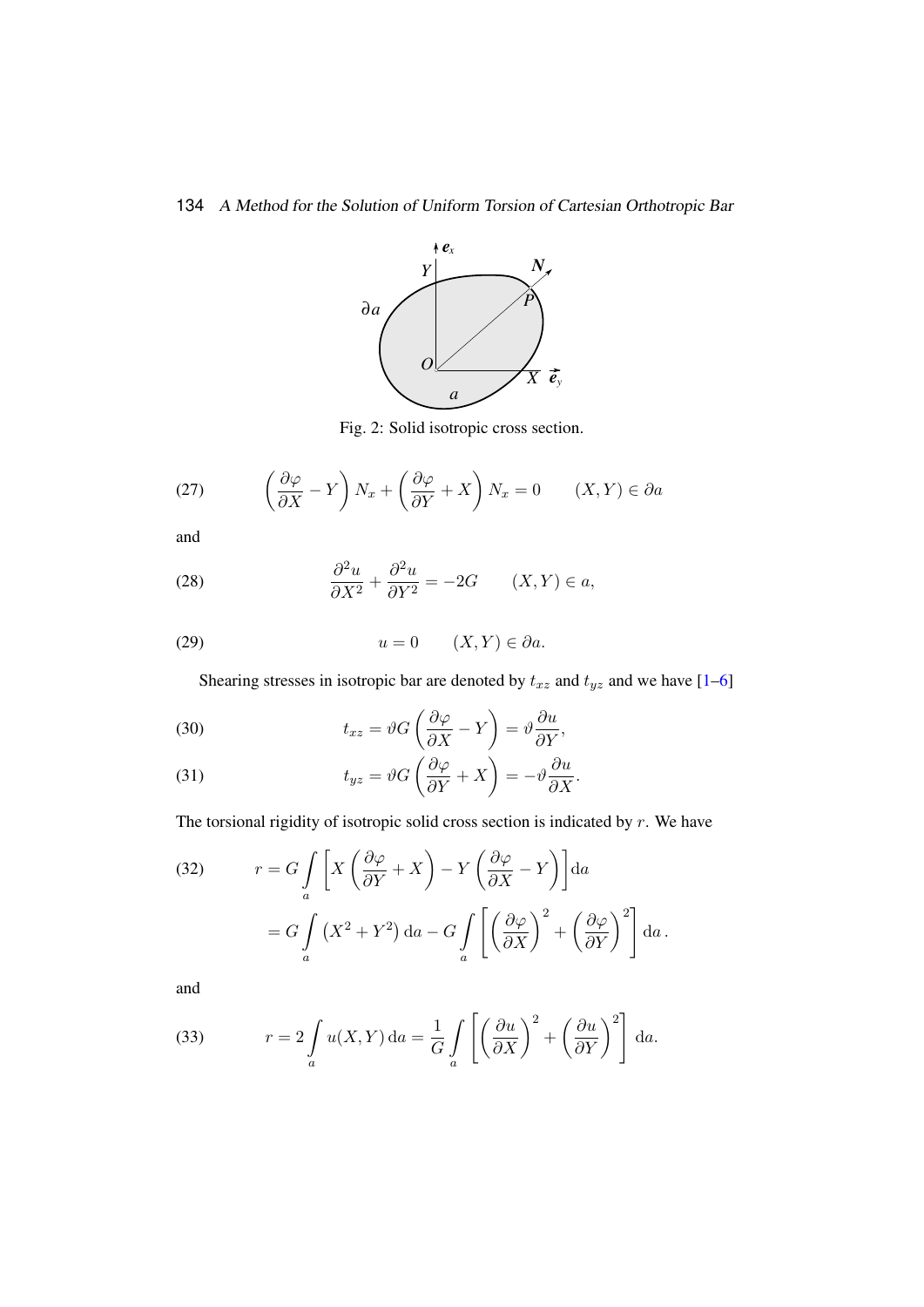# 3 SOLUTION OF TORSION PROBLEM OF ORTHOTROPIC CROSS SECTION WITH COORDINATE TRANSFORMATION

We consider the next coordinate transformation

<span id="page-6-0"></span>(34) 
$$
x \to X = x \sqrt[4]{\frac{G_y}{G_x}}, \qquad y \to Y = y \sqrt[4]{\frac{G_x}{G_y}} \qquad (x, y) \in A \cup \partial A.
$$

The inverse of transformation given by Eq. [\(34\)](#page-6-0)

(35) 
$$
X \to x = X \sqrt[4]{\frac{G_x}{G_y}}, \qquad Y \to y = Y \sqrt[4]{\frac{G_y}{G_x}} \qquad (X, Y) \in a \cup \partial a.
$$

The one-to-one map Eq. [\(34\)](#page-6-0) preserving the area, this fact follows from next equation

(36) 
$$
dA = dxdy = \left| \frac{\partial(x, y)}{\partial(X, Y)} \right| dX dY = \begin{vmatrix} 4 \sqrt{\frac{G_x}{G_y}} & 0\\ 0 & 4 \sqrt{\frac{G_y}{G_x}} \end{vmatrix} da = da
$$

that is we have

(37) 
$$
A = \int_A dA = \int_a \left| \frac{\partial(x, y)}{\partial(X, Y)} \right| da = \int_a da = a.
$$

<span id="page-6-3"></span>Let  $\varphi = \varphi(X, Y)$  be defined as

(38) 
$$
\varphi(X,Y) = \phi\left(X\sqrt[4]{\frac{G_x}{G_y}}, Y\sqrt[4]{\frac{G_y}{G_x}}\right).
$$

It is very easy to show the validity of Eqs.  $(39)$  and  $(40)$ 

<span id="page-6-1"></span>(39) 
$$
\frac{\partial \phi}{\partial x} = \frac{\partial \varphi}{\partial X} \sqrt[4]{\frac{G_y}{G_x}}, \qquad \frac{\partial^2 \phi}{\partial x^2} = \frac{\partial^2 \varphi}{\partial X^2} \sqrt{\frac{G_y}{G_x}},
$$

<span id="page-6-2"></span>(40) 
$$
\frac{\partial \phi}{\partial y} = \frac{\partial \varphi}{\partial Y} \sqrt[4]{\frac{G_x}{G_y}}, \qquad \frac{\partial^2 \phi}{\partial y^2} = \frac{\partial^2 \varphi}{\partial Y^2} \sqrt{\frac{G_x}{G_y}}.
$$

Substitution of Eqs.  $(39)$ ,  $(40)$  into Eqs.  $(13-14)$  $(13-14)$  gives

(41)  
\n
$$
\frac{\partial^2 \varphi}{\partial X^2} + \frac{\partial^2 \varphi}{\partial Y^2} = 0,
$$
\n
$$
(X, Y) \in a = \left\{ X, Y \middle| X = x \sqrt[4]{\frac{G_y}{G_x}}, Y = y \sqrt[4]{\frac{G_x}{G_y}}, (x, y) \in A \right\},
$$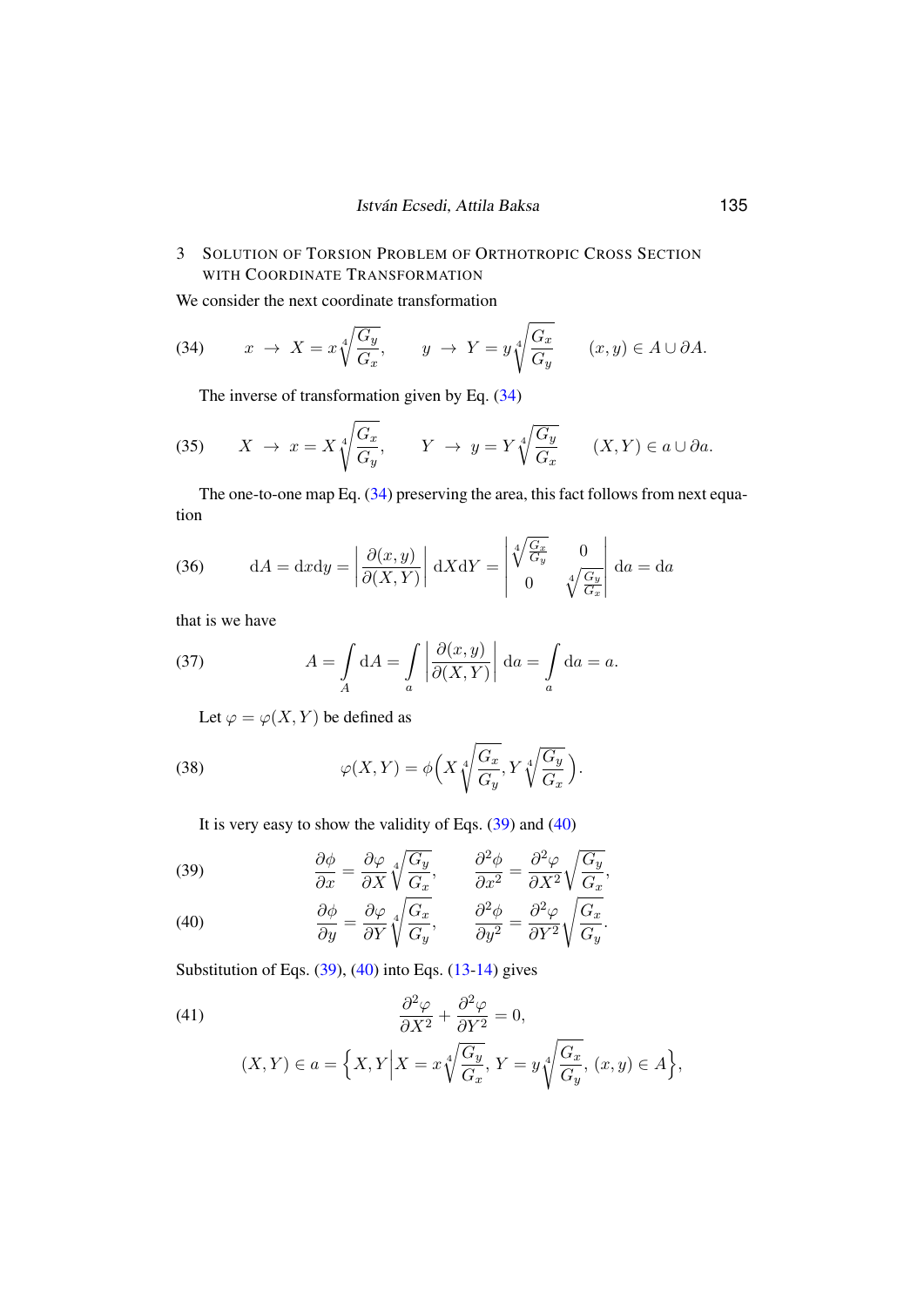(42) 
$$
\sqrt{G_x G_y} \left[ \left( \frac{\partial \varphi}{\partial X} - Y \right) \frac{\partial f}{\partial X} + \left( \frac{\partial \varphi}{\partial Y} + X \right) \frac{\partial f}{\partial Y} \right] = 0
$$

$$
(X, Y) \in \partial a = \left\{ X, Y \Big| X = x \sqrt[4]{\frac{G_y}{G_x}}, Y = y \sqrt[4]{\frac{G_x}{G_y}}, (x, y) \in \partial A \right\}.
$$

Torsional rigidity of the isotropic cross section in terms of  $\varphi = \varphi(X, Y)$  can be computed from the next formula

(43) 
$$
r = \sqrt{G_x G_y} \int_a \left[ X \left( \frac{\partial \varphi}{\partial Y} + X \right) - Y \left( \frac{\partial \varphi}{\partial X} - Y \right) \right] da
$$

$$
= \sqrt{G_x G_y} \int_a (X^2 + Y^2) da - \sqrt{G_x G_y} \int_a \left[ \left( \frac{\partial \varphi}{\partial X} \right)^2 + \left( \frac{\partial \varphi}{\partial Y} \right)^2 \right] da.
$$

Let  $u = u(X, Y)$  be defined as

<span id="page-7-2"></span>(44) 
$$
u(X,Y) = U\left(X\sqrt[4]{\frac{G_x}{G_y}}, Y\sqrt[4]{\frac{G_y}{G_x}}\right).
$$

From Eq. [\(38\)](#page-6-3) it follows that

<span id="page-7-0"></span>(45) 
$$
\frac{\partial U}{\partial x} = \frac{\partial u}{\partial X} \sqrt[4]{\frac{G_y}{G_x}}, \qquad \frac{\partial^2 U}{\partial x^2} = \frac{\partial^2 u}{\partial X^2} \sqrt{\frac{G_y}{G_x}},
$$

<span id="page-7-1"></span>(46) 
$$
\frac{\partial U}{\partial y} = \frac{\partial u}{\partial Y} \sqrt[4]{\frac{G_x}{G_y}}, \qquad \frac{\partial^2 U}{\partial y^2} = \frac{\partial^2 u}{\partial Y^2} \sqrt{\frac{G_x}{G_y}},
$$

The correctness of Eqs. [\(45\)](#page-7-0) and [\(46\)](#page-7-1) follows from the rule of differentiation of the composite functions. Substitution of Eqs. [\(45\)](#page-7-0) and [\(46\)](#page-7-1) into Eq. [\(16\)](#page-3-3), [\(17\)](#page-3-4) gives

(47)  
\n
$$
\frac{\partial^2 u}{\partial X^2} + \frac{\partial^2 u}{\partial Y^2} = -2\sqrt{G_x G_y}
$$
\n
$$
(X, Y) \in a = \left\{ X, Y \mid X = x \sqrt[4]{\frac{G_y}{G_x}}, Y = y \sqrt[4]{\frac{G_x}{G_y}}, (x, y) \in A \right\},
$$
\n(48)  
\n
$$
u(X, Y) = 0
$$
\n
$$
(X, Y) \in \partial a = \left\{ X, Y \mid X = x \sqrt[4]{\frac{G_y}{G_x}}, Y = y \sqrt[4]{\frac{G_x}{G_y}}, (x, y) \in \partial A \right\}.
$$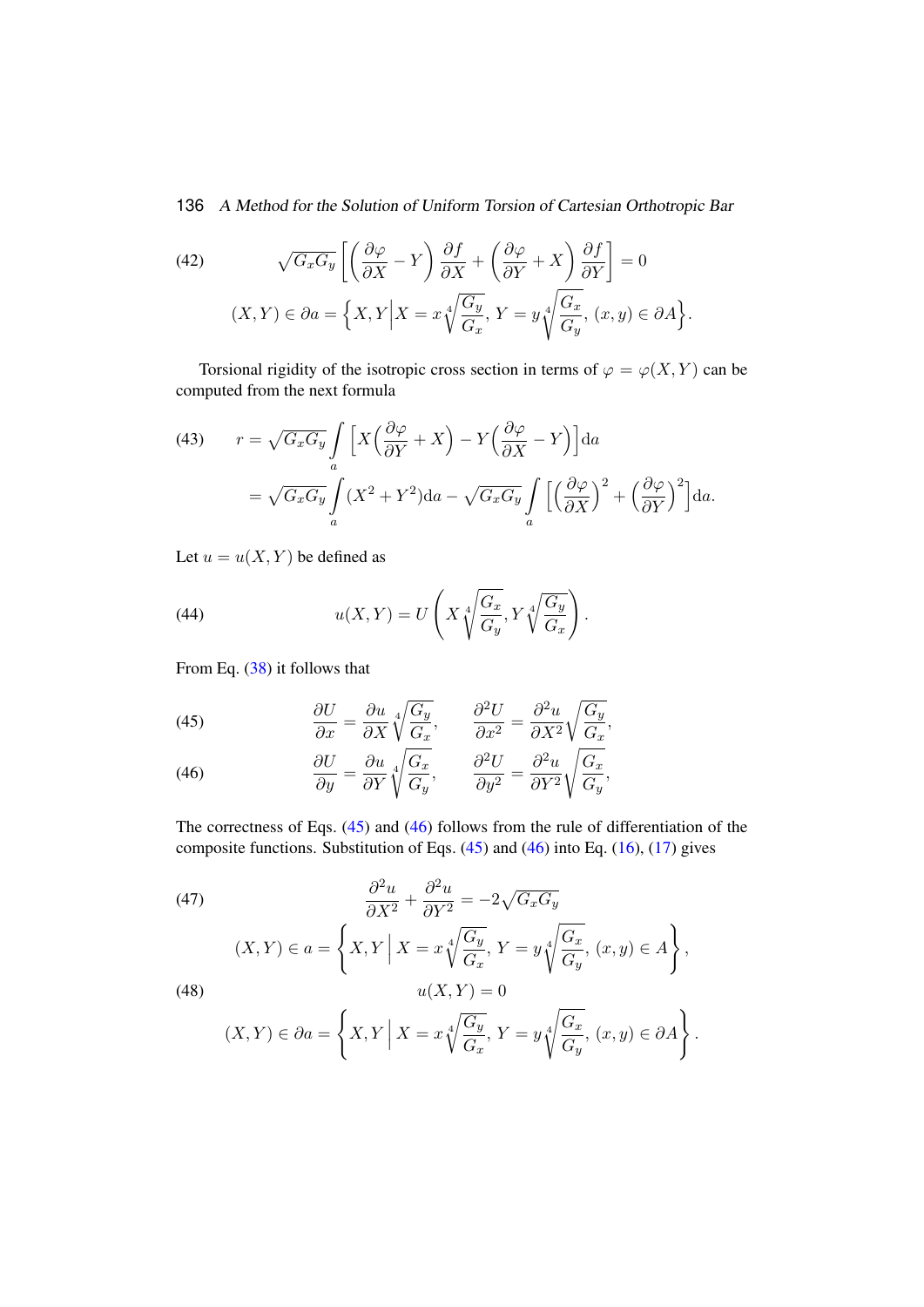Torsional rigidity of the isotropic cross section in terms of  $u = u(X, Y)$  can be obtained as

(49) 
$$
r = 2 \int_{a} u(X, Y) \, \mathrm{d}a = \sqrt{G_x G_y} \int_{a} \left[ \left( \frac{\partial u}{\partial X} \right)^2 + \left( \frac{\partial u}{\partial Y} \right)^2 \right] \, \mathrm{d}A.
$$

It is very easy to show that the torsional rigidity of orthotropic and isotropic cross section is the same. The validity of this statement follows from next equation

(50) 
$$
R = 2 \int_A U(x, y) \, dx \, dy
$$

$$
= 2 \int_a U\left(X \sqrt[4]{\frac{G_x}{G_y}}, Y \sqrt[4]{\frac{G_x}{G_y}}\right) \left|\frac{\partial(x, y)}{\partial(X, Y)}\right| \, dX \, dY = 2 \int_a u(X, Y) \, da.
$$

It is evident, knowing the solution of Saint-Venant torsion for isotropic cross section then the solution for the orthotropic cross section can be represented as

<span id="page-8-0"></span>(51) 
$$
\phi(x,y) = \varphi\left(x\sqrt[4]{\frac{G_y}{G_x}}, y\sqrt[4]{\frac{G_x}{G_y}}\right), \qquad U(x,y) = u\left(x\sqrt[4]{\frac{G_y}{G_x}}, y\sqrt[4]{\frac{G_x}{G_y}}\right).
$$

The validity of Eq. [\(51\)](#page-8-0) follows from the definition of  $u = u(X, Y)$  which is given by Eq.  $(44)$ .

# 4 AN EXAMPLE FOR THE APPLICATION OF COORDINATE TRANSFORMATION

Let us consider an isotropic circular cross section with a circular cut (see Fig. [3\)](#page-9-0). The use of the solution of Saint-Venant torsion for this cross section we can obtain the solution of Saint-Venant torsion problem for an elliptical cross section weakened by an elliptical cut as shown in Fig. [4.](#page-9-1) We introduce the following designation

(52) 
$$
\alpha = \sqrt[4]{\frac{G_y}{G_x}}, \qquad \beta = \sqrt[4]{\frac{G_x}{G_y}}.
$$

According to Section [2](#page-2-2) of this paper we have the connection of cross section a and A (Fig. [3](#page-9-0) and Fig. [4\)](#page-9-1)

(53) 
$$
a_1 = \frac{C}{\alpha}, \quad b_1 = \frac{C}{\beta}, \quad a_2 = \frac{B}{\alpha}, \quad b_2 = \frac{B}{\beta}.
$$

The solution of the Saint-Venant torsion problem for isotropic cross section in the present example is as follows [\[1\]](#page-14-1)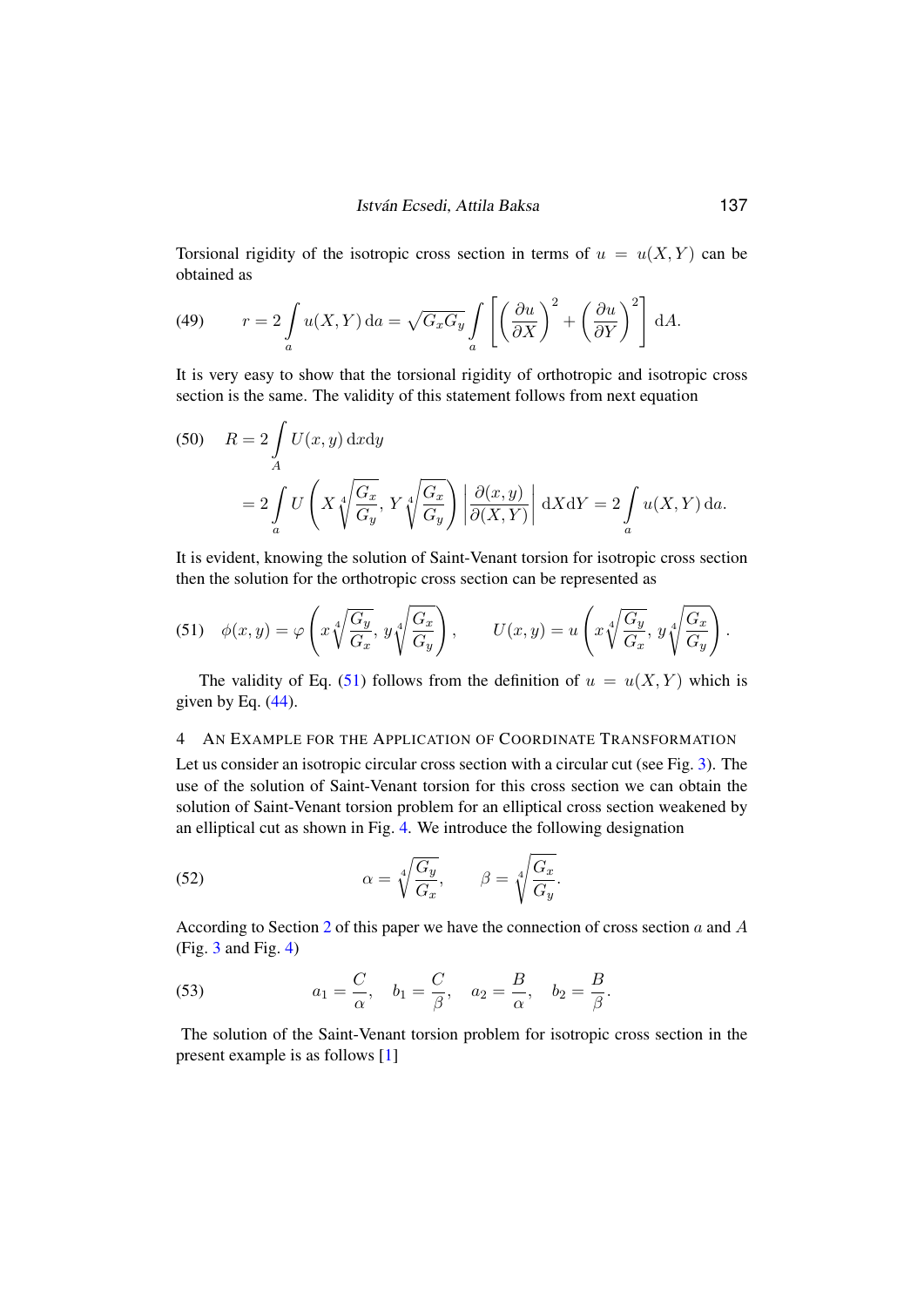

<span id="page-9-0"></span>Fig. 3: Isotropic circular cross section with a circular cut (Weber's problem).

(54) 
$$
u(X,Y) = \frac{G}{2} \left( B^2 - \frac{2CB^2X}{X^2 + Y^2} + 2CX - X^2 - Y^2 \right) \quad (X,Y) \in a \cup \partial a,
$$

<span id="page-9-2"></span>(55) 
$$
\varphi(X,Y) = -aY\left(\frac{b^2}{X^2 + Y^2} + 1\right) \quad (X,Y) \in a \cup \partial a,
$$

<span id="page-9-3"></span>(56) 
$$
r = \frac{G}{24} \frac{B}{C} \Big[ (21CB^2 + 6C^3) \sqrt{4C^2 - B^2} + \Big( 24 \frac{C^5}{B} - 12BC^3 - 48BC^3 \Big) \arctan \frac{\sqrt{4C^2 - B^2}}{B} \Big]
$$

Substitution of Eqs. [\(55\)](#page-9-2) and [\(56\)](#page-9-3) into Eqs.  $(51)_{1,2}$  $(51)_{1,2}$  gives the next results for the torsion and Prandtl's stress function of orthotropic elliptical cross section weakened by an elliptical cut (Fig. [4\)](#page-9-1).

.

<span id="page-9-1"></span>(57) 
$$
\phi(x,y) = -C\left(\frac{B^2\beta y}{\alpha^2 x^2 + \beta^2 y^2} + \beta y\right) \qquad (x,y) \in A \cup \partial A
$$



Fig. 4: Orthotropic elliptical cross section with an elliptical cut.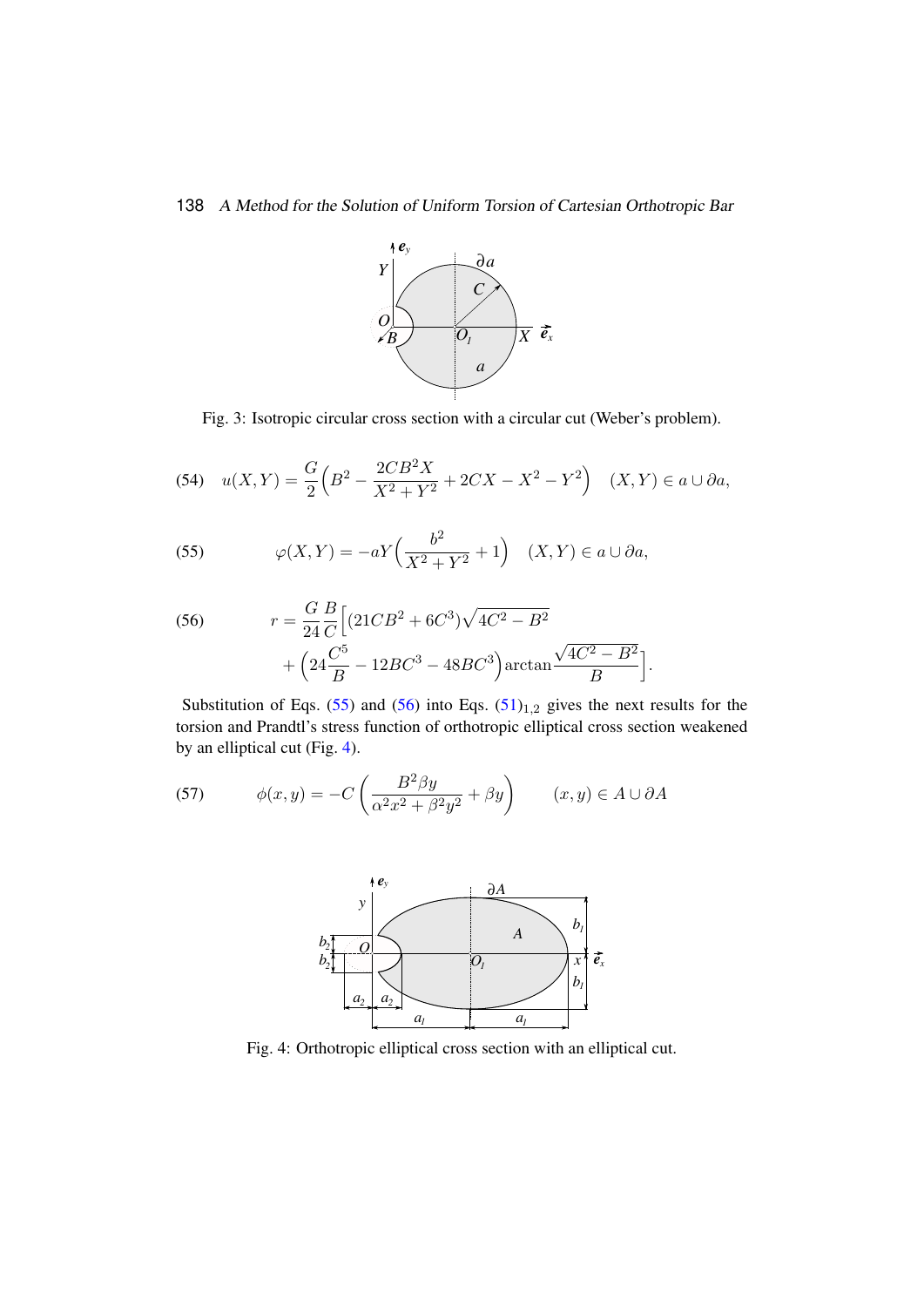<span id="page-10-0"></span>

Fig. 5: Contour curves of Prandtl's stress function  $u = u(X, Y)$  and torsion function  $\varphi = \varphi(X, Y).$ 

(58) 
$$
U(x,y) = -\frac{\sqrt{G_x G_y}}{2} \left( B^2 - \frac{2CB^2 \alpha x}{\alpha^2 x^2 + \beta^2 y^2} + 2C\alpha x - \alpha^2 x^2 - \beta^2 y^2 \right)
$$

$$
(x,y) \in A \cup \partial A.
$$

Figs. [5](#page-10-0) and [6-](#page-10-1)[7](#page-11-0) illustrate the contour lines of Prandtl's stress function and torsion function for isotropic and orthotropic cross section. The following numerical data are used to draw the contour lines:

(59) 
$$
B = 0.2 \text{ m } C = 0.9 \text{ m } G_x = 6 \times 10^8 \text{ Pa}
$$

$$
G_y = 3 \times 10^8 \text{ Pa } G = \sqrt{G_x G_y} = 4.24266407 \times 10^8 \text{ Pa}.
$$

<span id="page-10-1"></span>

Fig. 6: Contour curves of Prandtl's stress function  $U = U(x, y)$ .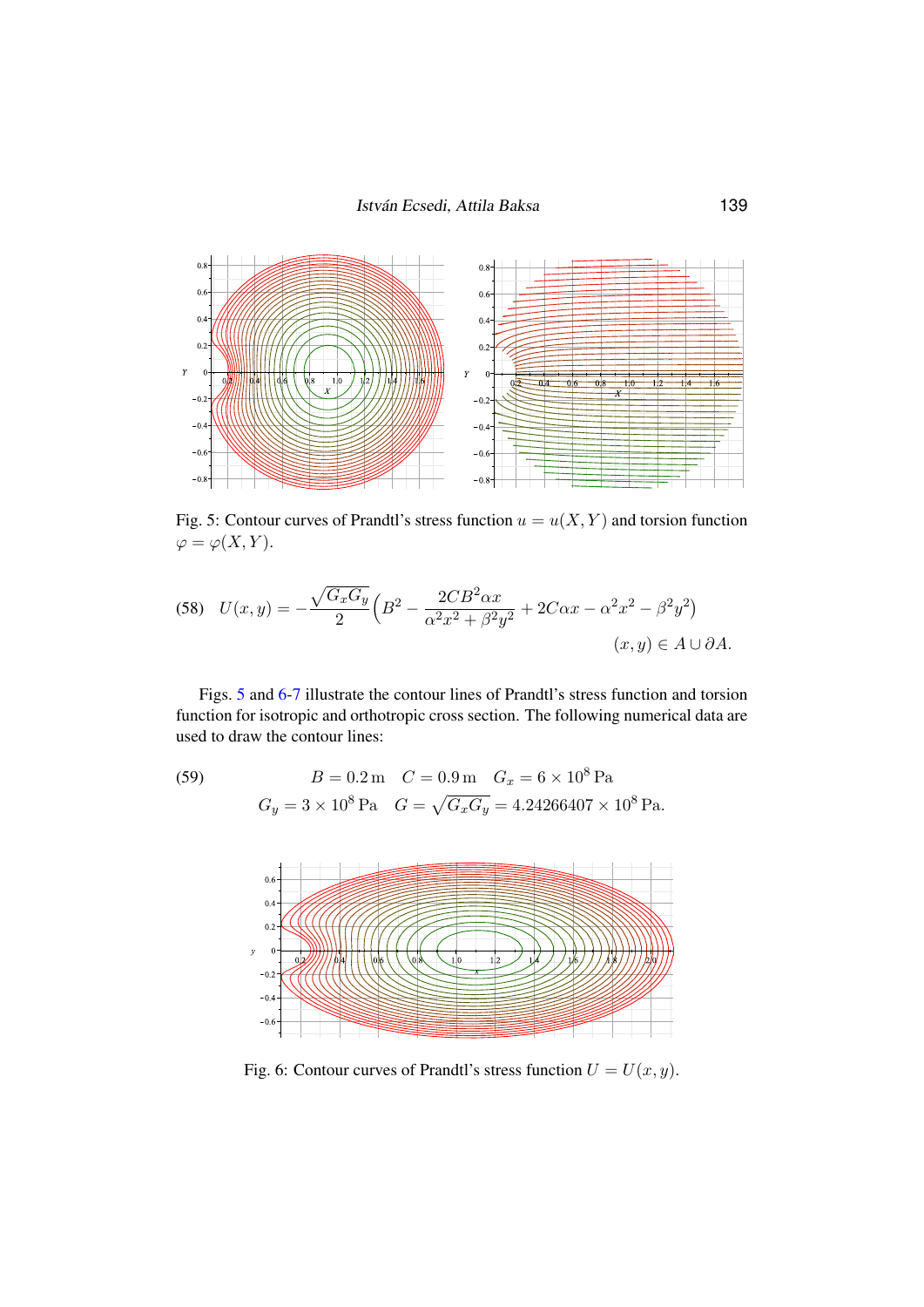<span id="page-11-0"></span>

Fig. 7: Contour curves of torsion function  $\phi = \phi(x, y)$ .

In the present numerical problems for the torsional rigidity we obtain

(60) 
$$
R = r = 4.01684287 \times 10^8 \,\mathrm{Nm}^2.
$$

# 5 OPTIMAL SHAPE OF TWISTED ORTHOTROPIC SOLID CROSS SECTION

Pólya and Szegö proved that an extreme property of solid isotropic circular cross section which says that, the shape of isotropic homogeneous cross section which has the maximum value of torsional rigidity for a given cross sectional are is a circular cross section [\[12\]](#page-14-8). From this statement a very simple upper bound follows for the torsional rigidity of an arbitrary solid isotropic cross section

<span id="page-11-1"></span>
$$
(61) \t\t\t r \le G \frac{a^2}{2\pi}.
$$

Equality in Eq.  $(61)$  is reached only for isotropic solid cross section whose area is a.

Let us consider an isotropic solid circular cross section which is shown in Fig. [8.](#page-12-0) The solution of the Saint-Venant's torsion problem for this cross section is  $(G =$  $\sqrt{G_xG_y}$ 

(62) 
$$
u(X,Y) = \frac{\sqrt{G_x G_y}}{2\rho^2} \left(1 - \left(\frac{X}{\rho}\right)^2 - \left(\frac{Y}{\rho}\right)^2\right) \qquad (X,Y) \in a \cup \partial a
$$

(63) 
$$
\varphi(X,Y) = 0 \qquad (X,Y) \in a \cup \partial a
$$

(64) 
$$
r = \sqrt{G_x G_y} \frac{\rho^4 \pi}{2}.
$$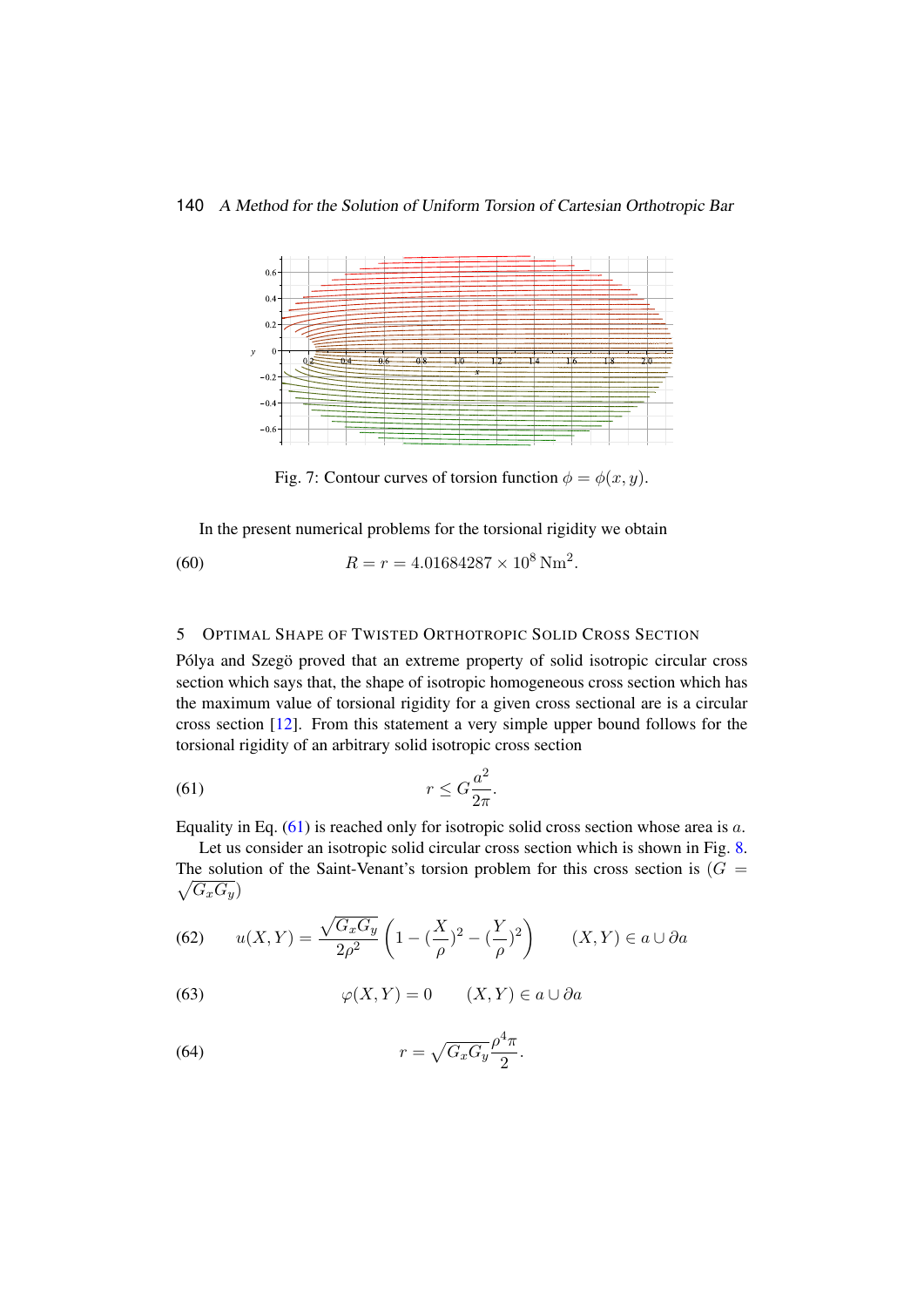István Ecsedi, Attila Baksa **141** 

<span id="page-12-0"></span>

Fig. 8: Isotropic circular cross section.

The coordinate transformation introduced in Section [2](#page-2-2) of this paper gives a solution for the corresponding orthotropic solid cross section in the next form:

$$
(65) \quad U(x,y) = \frac{\sqrt{G_x G_y}}{2} \left( \rho^2 - x^2 \sqrt{\frac{G_y}{G_x}} - y^2 \sqrt{\frac{G_x}{G_y}} \right)
$$

$$
= \rho^2 \frac{\sqrt{G_x G_y}}{2} \left( 1 - \frac{x^2}{\left( \rho \sqrt[4]{\frac{G_x}{G_y}} \right)^2} - \frac{y^2}{\left( \rho \sqrt[4]{\frac{G_y}{G_x}} \right)^2} \right) \qquad (x,y) \in A \cup \partial A.
$$

On the boundary contour  $\partial A$  the Prandtl's stress function  $U = U(x, y)$  vanishes i.e.



<span id="page-12-1"></span>Fig. 9: Optimal shape of orthotropic cross section.

we have the equation of the boundary contour is an ellipse whose semi-axles are

(66) 
$$
a_1 = \rho \sqrt[4]{\frac{G_x}{G_y}}, \qquad b_1 = \rho \sqrt[4]{\frac{G_y}{G_x}}.
$$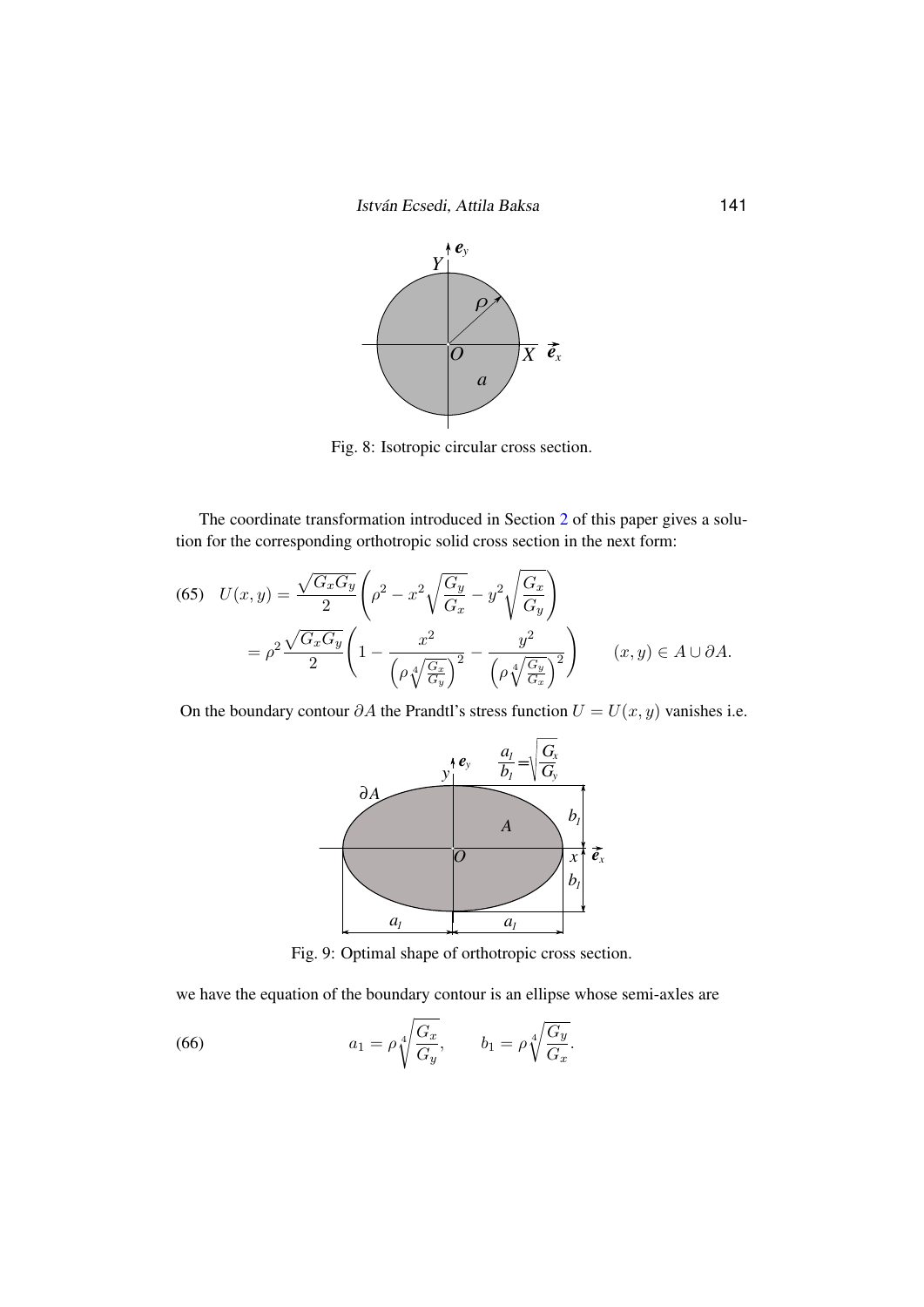It is evident

(67) 
$$
\phi(x,y) \equiv 0 \qquad (x,y) \in A \cup \partial A.
$$

The torsional rigidity of this orthotropic cross section is

(68) 
$$
R_0 = \sqrt{G_x G_y} \frac{a^2}{2\pi} = \sqrt{G_x G_y} \frac{A^2}{2\pi}
$$

and we have for any orthotropic cross section whose cross-sectional area  $A = \rho^2 \pi$ 

<span id="page-13-0"></span>
$$
(69) \t\t R \le R_0.
$$

In  $(69)$  equality reached only if A an elliptical cross section whose semi-axles are given by Eq. [\(66\)](#page-12-1). Since the isotropic circular cross section does not warp the optimal orthotropic cross section does also not warp according to [\[7\]](#page-14-4).

Here, we note that, the Prandtl stress function of orthotropic cross section having zero warping satisfies the Banichuk's condition which determines the shape of optimal orthotropic cross section [\[13\]](#page-14-9).

### 6 CONCLUSIONS

This paper deals with the Saint-Venant torsion of homogeneous orthotropic bar with solid cross section. By a suitable coordinate transformation the solution of torsion problem of orthotropic bar is reduced to the solution of the torsion problem of isotropic bar. Knowing the Prandtl stress function and torsion function of isotropic bar with a simple calculation we get the solution of the torsion problem for an orthotropic bar. By the use of the coordinate transformation defined in this paper a new method is given to obtain the optimal shape of orthotropic cross section. An example illustrates the developed method for an orthotropic elliptical cross section having an elliptical cut.

### ACKNOWLEDGEMENTS

This research was supported by the National Research Development and Innovation Office NKFIHK-115701.

#### CONFLICT OF INTEREST

The authors declare that they have no conflict of interest.